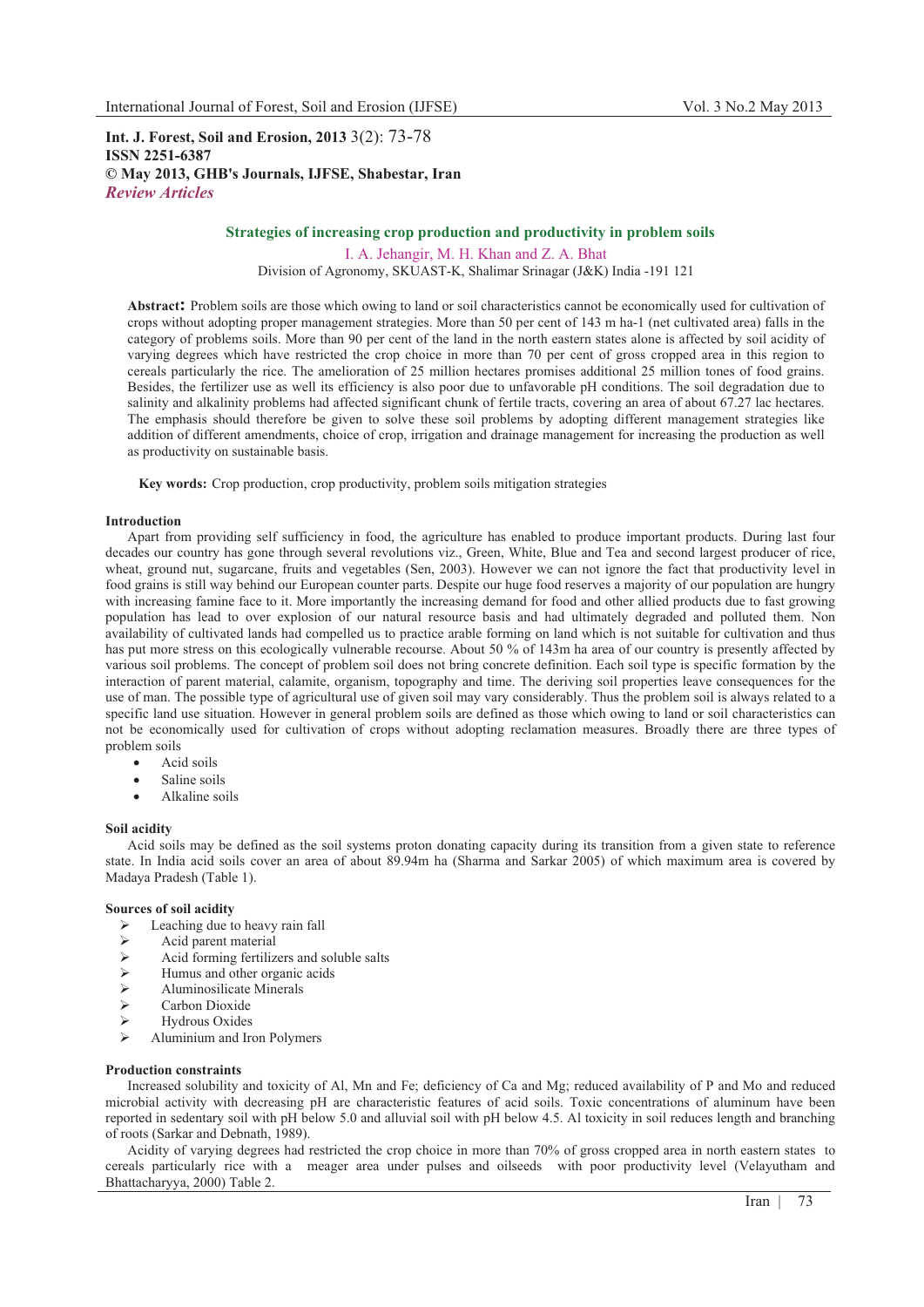# International Journal of Forest, Soil and Erosion (IJFSE) Vol. 3 No.2 May 2013

| <b>Table 1:</b> Extent of acid soils in different states of India (million ha.) |                        |                          |                 |                                 |
|---------------------------------------------------------------------------------|------------------------|--------------------------|-----------------|---------------------------------|
| <b>States</b>                                                                   | <b>Strongly acidic</b> | <b>Moderately acidic</b> | Slightly acidic | <b>Total</b>                    |
|                                                                                 | (pH < 4.5)             | (pH 4.5-5.5)             | $(pH 5.5-6.5)$  |                                 |
| ArunachalPradesh                                                                | 4.78                   | 1.74                     | 0.27            | 6.79                            |
| Assam                                                                           | 0.02                   | 2.31                     | 2.33            | 4.66                            |
| Bihar                                                                           |                        | 0.04                     | 2.32            | 2.36                            |
| Chhatisgarh                                                                     | 0.15                   | 6.30                     | 4.39            | 10.84                           |
| Goa                                                                             |                        | 0.11                     | 0.19            | 0.30                            |
| Himachal Pradesh                                                                |                        | 0.16                     | 1.62            | 1.78                            |
| Jammu&Kashmir                                                                   |                        | 0.09                     | 1.48            | 1.57                            |
| Jharkhand                                                                       |                        | 1.00                     | 5.77            | 6.77                            |
| Karnataka                                                                       |                        | 0.06                     | 3.25            | 3.31                            |
| Kerala                                                                          | 0.14                   | 2.87                     | 0.75            | 3.76                            |
| Madhya Pradesh                                                                  |                        | 1.12                     | 10.60           | 11.72                           |
| Maharashtra                                                                     |                        | 0.21                     | 4.33            | 0.54                            |
| Manipur                                                                         | 0.42                   | 1.44                     | 0.32            | 2.19                            |
| Meghalaya                                                                       |                        | 1.19                     | 1.05            | 2.24                            |
| Mizoran                                                                         |                        | 1.27                     | 0.78            | 2.05                            |
| Negaland                                                                        | 0.12                   | 1.48                     | 0.05            | 1.65                            |
| Orissa                                                                          |                        | 0.26                     | 8.41            | 8.67                            |
| Sikkim                                                                          | 0.28                   | 0.32                     |                 | 0.60                            |
| Tamil Nadu                                                                      | 0.21                   | 0.35                     | 4.29            | 4.85                            |
| Tripura                                                                         | 0.06                   | 0.75                     | 0.24            | 1.05                            |
| Uttranchal                                                                      |                        | 1.18                     | 2.30            | 3.48                            |
| WestBengal                                                                      |                        | 0.56                     | 4.20            | 4.76                            |
| Total                                                                           | 6.19                   | 24.81                    | 58.94           | 89.94                           |
|                                                                                 |                        |                          |                 | Source: NBSS LUP, Nagpur, 2005] |

|              |             | <b>Table 2:</b> Expected loss of productivity due to acidification |                      |
|--------------|-------------|--------------------------------------------------------------------|----------------------|
| <b>Class</b> | pН          | <b>Degree</b>                                                      | Loss in productivity |
|              | >6.5        | Nil                                                                | Nil                  |
|              | $5.5 - 6.5$ | Slight                                                             | $Up$ to $10$         |
|              | $4.5 - 5.5$ | Moderate                                                           | $10 - 25$            |
|              | $3.5 - 4.5$ | Strong                                                             | $25 - 50$            |
|              |             | Moderate                                                           | >30                  |

#### **Management strategies**

 $\overline{a}$ 

Management of acid soils should be directed towards enhanced crop productivity either through addition of amendments to correct the soil abnormalities or by manipulating the agronomic practices depending upon climatic and edaphic conditions. **a) Soil amelioration** 

Lime has been recognized as an effective soil ameliorant as it reduces Al, Fe and Mn toxicity and increase base saturation, P and Mo availability of acid soils. Liming also increases the atmospheric Nitrogen fixation as well as nitrogen mineralization in acid soils. The reaction of soil amelioration is as follows:

# Soil Colloid + CaCO<sub>3</sub>  $\longrightarrow$  Soil Colloid-Ca<sup>++</sup> + H<sub>2</sub>O + CO<sub>2</sub>

Common problems in acid soils in respect of chemical properties like (i) low pH (ii) low CEC (iii) low base saturation could be managed by simply amelioration by liming which improves pH, base status, and CEC (Sahu and Patnaik, 1990) (Table 3).

| <b>Locations</b> | <b>Initial</b> | <b>Initial CEC</b>            |     | Lime*                                |            |      | Organic matter **                          |            |
|------------------|----------------|-------------------------------|-----|--------------------------------------|------------|------|--------------------------------------------|------------|
|                  | pH             | $[{\rm cmol(p^+)}{\rm kg}^1]$ | pH  | <b>CEC</b><br>$[{\rm cmol}(p+)kg^1]$ | <b>BSP</b> | pH   | <b>CEC</b><br>$[{\rm cmol(p+)}{\rm kg}^1]$ | <b>BSP</b> |
| Jashipur         | 4.6            | 7.8                           | 6.3 | 8.2                                  | 66.9       | 5.2  | 6.9                                        | 56.3       |
| Samkhunta        | 5.2            | 9.0                           | 6.2 | 9.2                                  | 90.4       | 5.3  | 10.6                                       | 43.4       |
| Suakati          | 5.6            | 11.6                          | 6.5 | 12.0                                 | 80.0       | 5.9  | 10.7                                       | 45.0       |
| Bargain          | 6.5            | 4.6                           | 7.7 | 5.3                                  | 99.1       | 6.7  | 4.7                                        | 56.4       |
| Mahisapat        | 6.0            | 4.6                           | 6.7 | 4.8                                  | 94.1       | 66.3 | 4.6                                        | 66.7       |
| Semiliguda       | 5.6            | 6.5                           | 6.8 | 7.1                                  | 99.2       | 5.9  | 7.4                                        | 64.3       |
| Bhubaneswar      | 4.4            | 2.8                           | 6.0 | 3.4                                  | 96.2       | 4.8  | 3.3                                        | 57.8       |

| <b>Table 3:</b> Effect of lime and organic matter on change in pH, CEC and base saturation of acid Alfisol |
|------------------------------------------------------------------------------------------------------------|
|------------------------------------------------------------------------------------------------------------|

[Sahu and Patnaik, 1990]

Pattanayak *et al.* (2001) used lime stone @ 50% LR for amelioration of acid inceptisol for growing Okra crop. Lime application either alone or in combination with FYM significantly influenced the fruit yield, which resulted in 19 and 42% increase over control (Table 4).

Bal (2001) carried out an experiment on yield of green gram as influenced by soil amendments under acid soils, results of which depicted that with the integrated crop management practices like lime application to soil, seed treatment with Mo and Co, seed inoculation with rhizobium and FYM application yield of 450Kg of grain ha<sup>-1</sup> which was 88% higher to control (Table 5)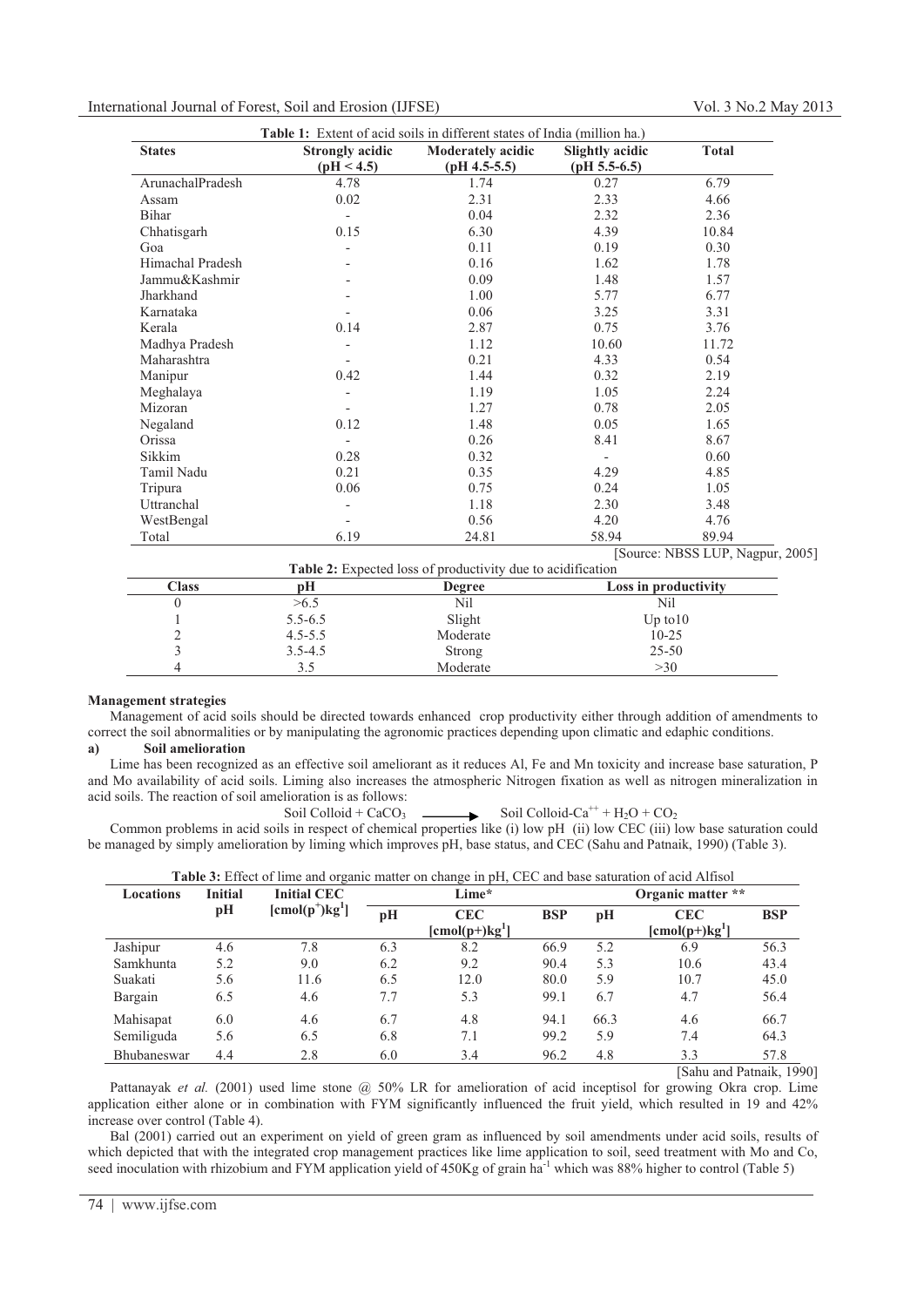# International Journal of Forest, Soil and Erosion (IJFSE) Vol. 3 No.2 May 2013

|                 | pH at<br>harvest | <b>Fruit yield</b><br>$(t/ha^{-1})$ |      | Nutrient uptake $(kg ha^{-1})$ |      |      |      |     |
|-----------------|------------------|-------------------------------------|------|--------------------------------|------|------|------|-----|
|                 |                  |                                     | N    | P                              | K    | Ca   | Mg   | S   |
| Control         | 5.6              | 4.51                                | 39.7 | 5.5                            | 41.8 | 24.2 | 10.2 | 3.8 |
| Lime            | 6.6              | $4.9(19)*$                          | 46.9 | 7.3                            | 47.5 | 27.8 | 12.0 | 4.8 |
| <b>FYM</b>      | 5.8              | 5.70(26)                            | 54.6 | 8.8                            | 59.3 | 31.6 | 13.5 | 5.5 |
| $Lime + FYM$    | 6.4              | $6.40(48)$ *                        | 60.7 | 9.8                            | 65.5 | 36.2 | 14.9 | 6.2 |
| $CD (P=0.05)$   |                  | 0.38                                | 2.9  | 0.49                           | 3.3  | 2.1  | 0.5  | 0.3 |
| Initial pH 5.90 |                  | [Source : Pattanayak et al., 2001]  |      |                                |      |      |      |     |

**Table 5:** Yield of green gram as influenced by soil amendment, seed treatment with micronutrients and seed inoculation in acid *Alfisol*

| <b>Treatment</b>  | Yield $(q/ha)$ | Altisol<br>Use efficiency<br>(kg grain/kg nutrient) |                 |     | Extra N gain (kg)<br>$ha^{-1}$ |  |  |
|-------------------|----------------|-----------------------------------------------------|-----------------|-----|--------------------------------|--|--|
| Control           | 2.4            |                                                     |                 |     |                                |  |  |
| Rhizobium(R)      | $3.1(29)$ *    | 4.0                                                 | 1.7             | 2.3 | 12.0                           |  |  |
| $R + Mo + Co$     | 3.3(38)        | 5.2                                                 | 2.2             | 3.0 | 38.0                           |  |  |
| $R + L$ ime (L)   | 3.7(54)        | 7.4                                                 | 3.1             | 4.3 | 41.0                           |  |  |
| $R + Mo + Co + L$ | 4.5(88)        | 12.0                                                | 5.1             | 7.0 | 60.0                           |  |  |
| $CD (P=0.05)$     | 0.2            |                                                     |                 |     |                                |  |  |
|                   |                |                                                     | (0, 0, 1, 2001) |     |                                |  |  |

Data in the parenthesis indicate per cent increase over control (Source: Bal, 2001)

|  | <b>Table 6:</b> Soil reaction preference of different crops |
|--|-------------------------------------------------------------|
|--|-------------------------------------------------------------|

| Crops                                   | Optimum pH range             |
|-----------------------------------------|------------------------------|
| <b>Cereals</b>                          |                              |
| Maize, sorghum, wheat, barley           | $6.0 - 7.5$                  |
| Millets                                 | $5.0 - 6.5$                  |
| Rice                                    | $4.0 - 6.0$                  |
| Oats                                    | $5.0 - 7.7$                  |
| <b>Legumes</b>                          |                              |
| Field beans, soybeans, pea, lentil etc. | $5.5 - 7.5$                  |
| <b>Berseem</b>                          | $6.0 - 7.5$                  |
| Groundnut                               | $5.3 - 6.6$                  |
| <b>Miscellaneous crops</b>              |                              |
| Sugarcane                               | $6.0 - 7.5$                  |
| Cotton                                  | $5.0 - 6.5$                  |
| Potato                                  | $5.0 - 5.5$                  |
| Tea                                     | $4.0 - 6.0$                  |
|                                         | Source: Mandal et al. (1975) |

**Table 7:** Crop varieties tolerant to soil acidity (pH<5.5) for different states

| Acid soil region/state | Crop                          | <b>Varieties</b>                                         |
|------------------------|-------------------------------|----------------------------------------------------------|
| Assam                  | Rape seed<br>Summer greengram | Varuna, Sonmukhi<br>K851, Sonmugu                        |
| Himachal Pradesh       | Soybean<br>Gobhi sarson       | Bragg, Ph <sub>1</sub> , Harasoya<br>ONK1, Hoyala, HPN-3 |
| Jharkhand              | Blackgram                     | KU-301                                                   |
| Kerala                 | Vegetable cowpea              | Bhagyalakshmi                                            |
|                        | Cowpea (Bush type)            | $V-16$                                                   |
| Meghalaya              | French bean                   | $HUR-15$                                                 |
| Orissa                 | Grondnut                      | Smruti                                                   |
|                        | Pigeon pea                    | $UPAs-120$                                               |
| West Bengal            | Mustard                       | Sanjukta, Pusa bold                                      |
|                        | Wheat                         | K9107, PBW 343                                           |

Source: ICAR Net Work Project on Acid Soils, 2005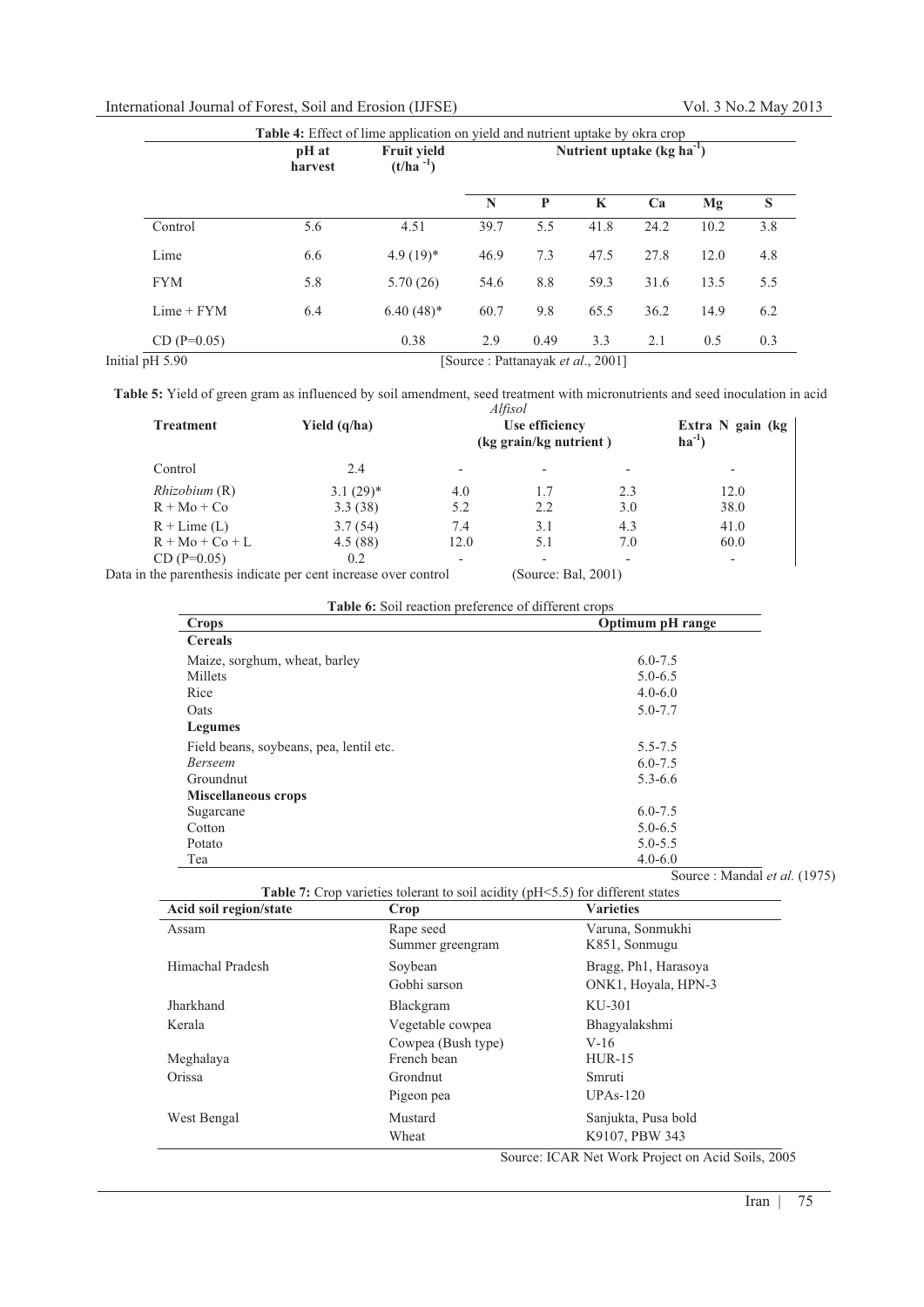[Source: Sharma *et al*., 2007]

#### **b) Crop choice**

Selection of crops tolerant to acidity is an effective tool to counter this soil problem and breeding of such varieties is of specific importance for attaining higher productivity particularly in the areas where liming is not economical. From the Table 6, it is evident that rice and tea are most acid tolerant crops and thus can be grown successfully in the areas suffering from acid soils (Mandal *et al.*, 1975).

### **c) Varieties tolerant to soil acidity**

The growing of crop genotypes/cultivars tolerant to soil acidity is another strategy to increase productivity of acid soils. The varieties identified for this purpose are given in (Table 7)

# **B. Saline soils**

 $\overline{a}$ 

Saline soils also known as solonchaks, are those that contain appreciable amounts of soluble salts so as to interfere with plant growth. Saline soils are characterized by  $EC > 4$ dsm<sup>-1</sup>, pH<8.5,  $ESP < 15$ .the state wise extent of salt affected soils is as shown below (Table 8): **Table 8:** State wise extend of salt affected soils in India (ha)

|                                              | <b>I able 8:</b> State wise extend of sail affected soils in mora (ha) |                                   |                              |
|----------------------------------------------|------------------------------------------------------------------------|-----------------------------------|------------------------------|
| <b>State</b>                                 | <b>Saline</b>                                                          | Sodic                             | <b>Total</b>                 |
| Andhra Pradesh                               | 77598                                                                  | 196609                            | 274207                       |
| Andaman & Nicobar islands                    | 77000                                                                  | $\theta$                          | 77000                        |
| Bihar                                        | 47301                                                                  | 105852                            | 153153                       |
| Gujarat                                      | 1680570                                                                | 541430                            | 2222000                      |
| Haryana<br>Karnataka                         | 49157<br>1893                                                          | 183399<br>148136                  | 232556<br>150029             |
| Kerala<br>Madhya Pradesh<br>Maharashtra      | 20000<br>$\Omega$<br>184089                                            | $\theta$<br>139720<br>422670      | 20000<br>139720<br>606759    |
| Orissa                                       | 147138                                                                 | $\mathbf{0}$                      | 147138                       |
| Punjab<br>Rajasthan                          | $\Omega$<br>195571                                                     | 151717<br>179371                  | 151717<br>374942             |
| Tamil Nadu                                   | 13231                                                                  | 354784                            | 368015                       |
| <b>Uttar Pradesh</b><br>West Bengal<br>Total | 21989<br>441272<br>2956809                                             | 134671<br>$\mathbf{0}$<br>3770659 | 1368960<br>441272<br>6727468 |
| Jammu and Kashmir                            |                                                                        | 17,500                            | 17,500                       |

#### **Development of saline soils**

Saline soils are formed when ever; climate, soil, and hydrological conditions favor accumulation of soluble salts in root zone and are influenced by;

# **Climate**

Salt affected soils are common in arid and semiarid region that receive inadequate and irregular precipitation to accomplish leaching of salts originally present in the soil profile. Normally if the area gets more than 1000 mm rainfall annually, then saline soils are not formed. The accumulation of salts in the surface layer can also be enhanced by cool wet season alternating with hot dry season.

# **Soils**

Normally light textured soils get salinised than heavy textured soils because;

a) Light textured soils are highly drained and thus the salts get leached out easily and quickly.

b) These soils have low CEC and thus retain fewer salts than heavy textured soils.

c) Light textured soils have poor capillary rise and thus are likely to get less affected by shallow brackish water table.

### **Hydrological conditions**

The following hydrological conditions may favor water logging and accumulation of salts resulting in formation of saline soils.

- i. Low-lying areas resulting in surface accumulation of salts brought about by runoff from outside. In coastal areas, the inundation of surface soils by sea water during highs tides and ingress of sea water through rivers estuaries and underground aquifers are major causes of salinity development.
- ii. Contributions from the high aquifers and/or adjoining areas through seepage may increase the total salts and/or raise the water table encouraging the development of salinity.
- iii. On introduction of irrigation in an area, the ground water generally rises or forms perched water table. Rise in water table is the major cause of soil degradation in many irrigated areas.

# **Salinity tolerance of crops**

Usually it is difficult to fix a limit of tolerance where the plant will fail to grow. Generally plants suffer a slow death with the increase in soil salinity. However based on average soil ECe and generalized plant response, the following salinity classes have been recognized (Table 9).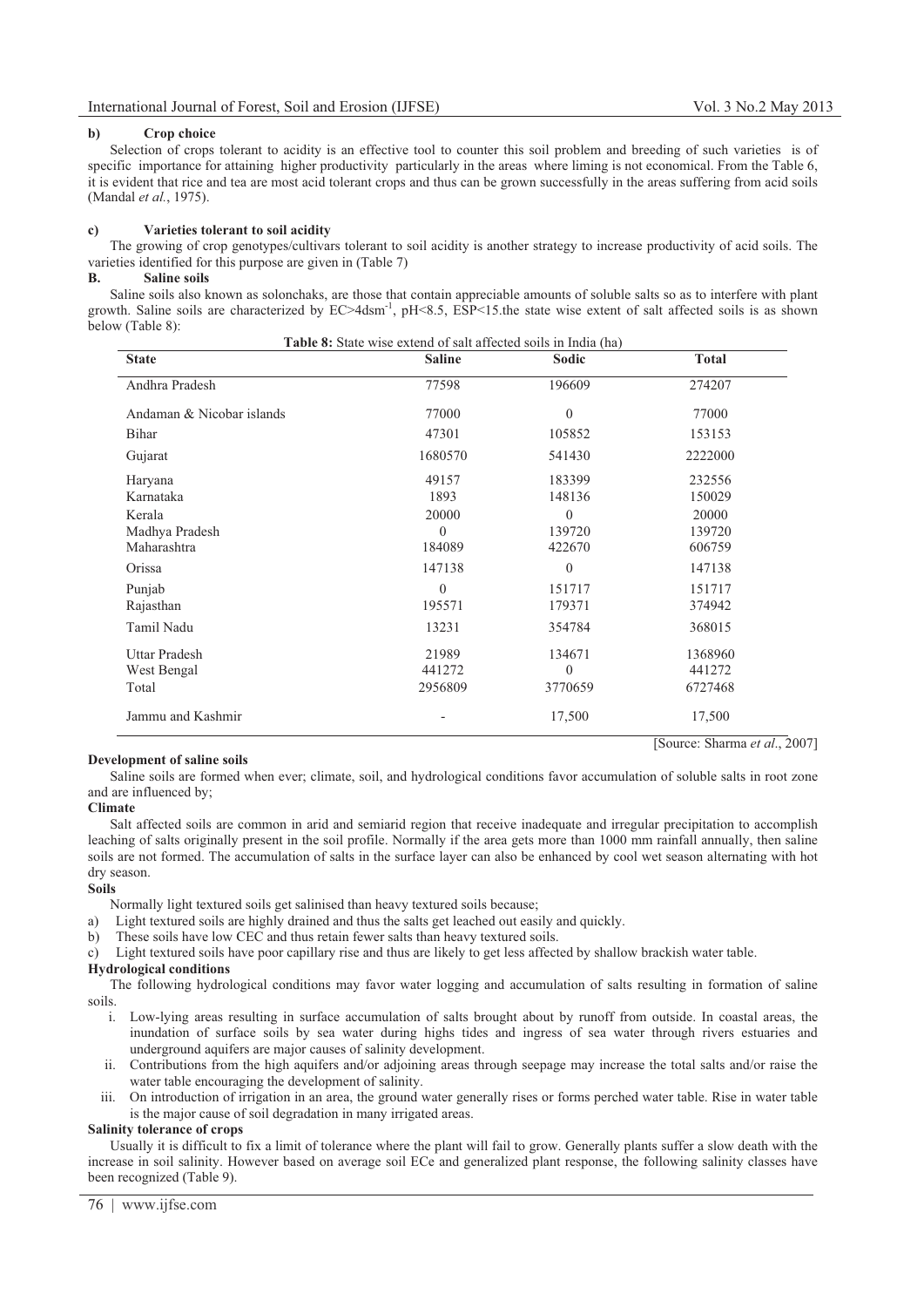# **Management strategies**

# **a) Leaching**

Leaching is done to reduce the root zone salinity to desired levels through removal of excess salts. Leaching efficiency in saline soils primarily depends upon soil type, depth of applied soil water, soil profile characteristics, absorption and exchange reactions during leaching. Quality of water is also an important factor for leaching the saline soils.

| <b>Table 9:</b> Soil salinity classes and crop growth |           |                                                        |  |  |  |
|-------------------------------------------------------|-----------|--------------------------------------------------------|--|--|--|
| Soil salinity class                                   | ECe, dS/m | <b>Effect on crop plants</b>                           |  |  |  |
| Non-saline                                            | $<$ 2     | Salinity effects negligible                            |  |  |  |
| Slightly saline                                       | $2 - 4$   | Yield of sensitive crops may be restricted             |  |  |  |
| Moderately saline                                     | $4 - 8$   | Yield of many crops restricted                         |  |  |  |
| Strongly saline                                       | $8 - 16$  | Only tolerant crops yield satisfactory                 |  |  |  |
| Very strongly saline                                  | >16       | Only a few very tolerant crops<br>Yield satisfactorily |  |  |  |

**b) Crop choice** 

Yield reduction in saline soils can be minimized through selection of salt tolerant crops. The list is given as below;

| Tolerant   | <b>Medium tolerance</b>      | <b>Sensitive</b> |
|------------|------------------------------|------------------|
| Barley     | Wheat                        | Legumes          |
| Cotton     | Rice                         | <b>Beans</b>     |
| Sugar beet | Oats, maize, potato, sorghum | Groundnut        |

## **c) Proper seed placement**

Plants are generally most sensitive at early vegetative stages of growth and become more tolerant at later stages. It is well known that salts tend to accumulate on the ridges away from the wet zone when irrigation is adopted. Putting the seed off centre of the seed row will put the seed in minimum salinity and optimum moisture conditions. Under high salinity alternate row should be left unirrigated, this will ensure maximum accumulation of salts in that (nnirrigated) area and leave furrows free of salts and fits for planting seed.

#### **d) Method of raising plant**

Germinating seeds are severely affected by osmotic effects of salinity, resulting in higher mortality and thus poor crop stand; the crop should be raised by transplanting seedlings. For this, older seedlings raised in nursery on good soil should be used.

#### **e) Method of water application**

Efficient water management leads to increased crop yield under saline conditions. Drip, sprinkler and pitcher irrigation have been found to be more efficient than conventional flood irrigation method, since relatively lesser amount of water is required under the improved methods. Drip and pitcher methods are very useful for saline soils as they add water directly in to root zone at controlled rates and even saline waters can be used under these methods without any detrimental effects on crop growth owing to dilution of salts at root zone.

#### **f) Use of mulches**

The upward movement of salts is reduced by mulching due to decreased evaporation. The addition of organic matter improves physical conditions of soil and more water holding capacity keeps salts in diluted form.

## **C. Alkali soils**

Alkali soils, also known as sodic soils, are those that contain measurable amounts of soluble salts capable of alkaline hydrolysis, mostly Co32- and HCo3- of Na+, which in presence of CaCo<sub>3</sub> give the soils high pH and poor physical conditions. These soils are characterized by Ec dsm-1<4, pH> 8.5, ESP>15.

## **Major production constraints**

These soils due to high ESP, possesses poor physical properties. The high sodium content of soils leads to dispersion of fine clay particles resulting into low permeability, crusting and hardening of surface soil upon drying as a result the aeration, soil water movement and root growth is impeded. Besides high Na content is often toxic to many plants which exhibits poor growth and yield in these types of soils these soils have poor aggregate stability, low organic matter contents, toxic concentration of  $CO<sub>2</sub>$  and  $HCO<sub>3</sub>$  poor microbial growth and reduced availability of N, K, Zn, Fe etc.

# **Management strategies**

- $\triangleright$  Amendments  $\blacktriangleright$
- Land leveling and shaping  $\mathbf{v}$
- Plant population
- $\blacktriangleright$ Age of seedlings
- $\triangleright$  Green manuring  $\blacktriangleright$
- Continuous cropping

# **Water management**

- i) Drainage
- ii) Irrigation

# **Crop choice**

# **a) Amendments**